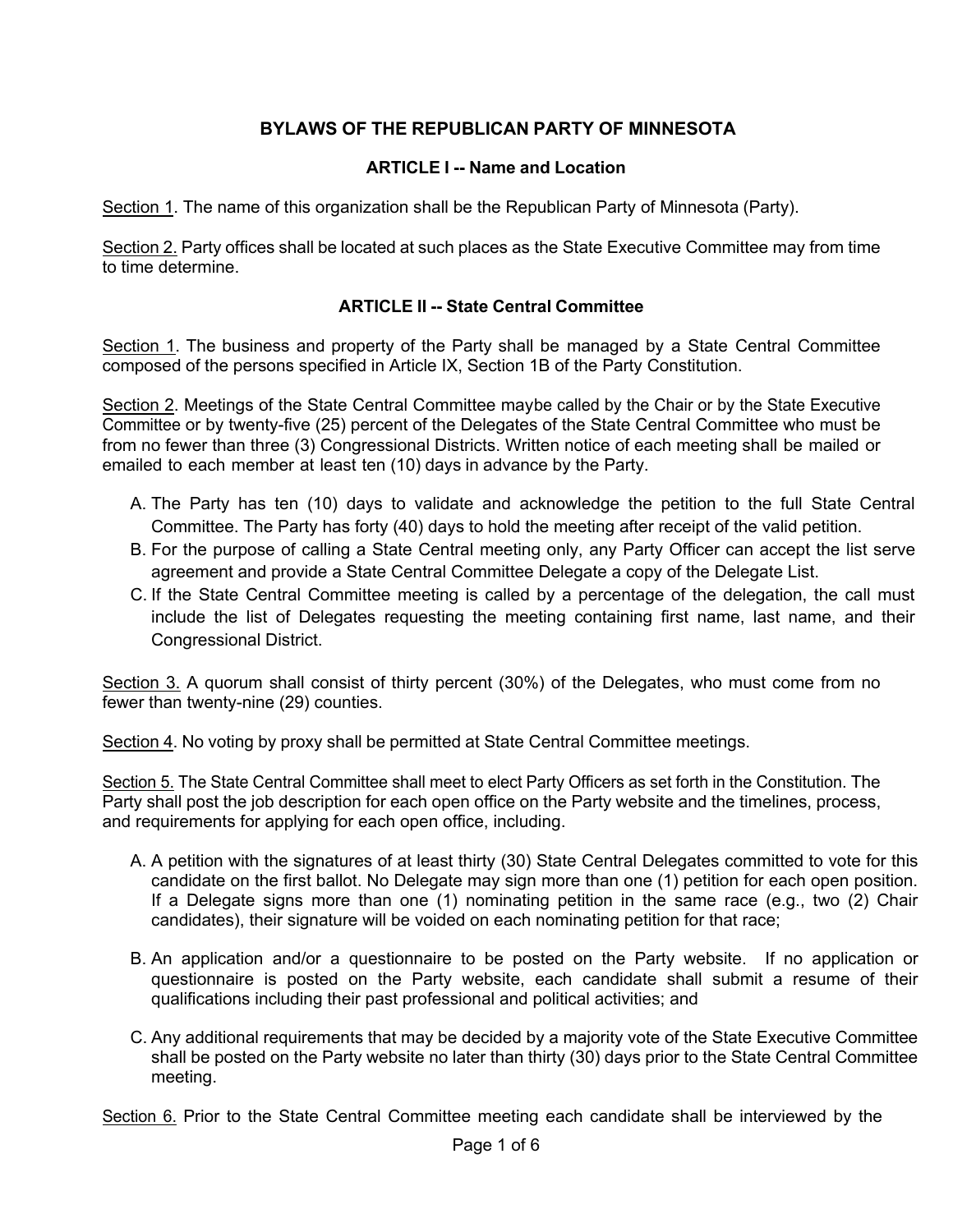Nominations Committee. The Nominations Committee shall be composed of the Congressional District chairs or appointees, and a committee chair appointed by the Chair. The Nominations Committee shall rate each candidate as "qualified," "qualified with reservations" or "unqualified." The Nominations Committee shall present its report to the State Central Committee meeting of each remaining candidate, except for any candidate that two-thirds (2/3) of its members rate as "unqualified."

Section 7. At each State Central Committee meeting, the Party Officers shall submit statements of the activities of the Party Officers since the previous meeting, together with a report of the general financial condition of the Party and of the condition of its tangible property.

Section 8. There shall be at least two (2) State Central Committee meetings per year.

## **ARTICLE III -- State Executive Committee**

Section 1. The State Executive Committee shall have charge of the administration of Party affairs, subject to the direction and control of the State Convention and the State Central Committee. The State Executive Committee shall consist of the persons specified in the Party Constitution.

Section 2. Meetings of the State Executive Committee may be called by the chair or by any three (3) members ofthe committee. Unless they waive notice, each member shall be entitled to notice of each meeting in writing (by mail, e-mail or fax) or orally (in person or by telephone) at least 24 hours in advance.

Section 3. A quorum shall consist of fifty percent (50%) of the voting members.

Section 4. No voting by proxy shall be permitted, except that a Congressional District representative may give a proxy to either a State Central Committee Delegate or an officer from their Congressional **District.** 

Section 5. A vacancy occurs if a Congressional District representative no longer resides in the district from which they were elected, or in the event of their death, resignation or removal from office. The Congressional District Constitution shall provide a mechanism for filling such a vacancy. In the event the Congressional District Constitution does not provide such a mechanism, the Chair shall call a meeting of the Congressional District's State Central Committee Delegates for the purpose of electing a person to fill the vacancy. Notice of the meeting shall be mailed or emailed to each Delegate at least ten (10) days in advance of the meeting. The meeting shall convene not more than thirty (30) days after the vacancy occurs.

Section 6. At the first Executive Committee meeting after the election of a Chair, the Chair shall appoint members to the following standing committees with the approval of sixty percent (60%) of the sitting State Executive Committee.

- A. The standing committees are the Personnel Committee, State Fair Arrangement Committee, and Financial Control and Oversight Committee.
- B. Each standing committee shall have among its membership at least three (3) elected members of the Executive Committee. The standing committees can also have members who are not members of the Executive Committee.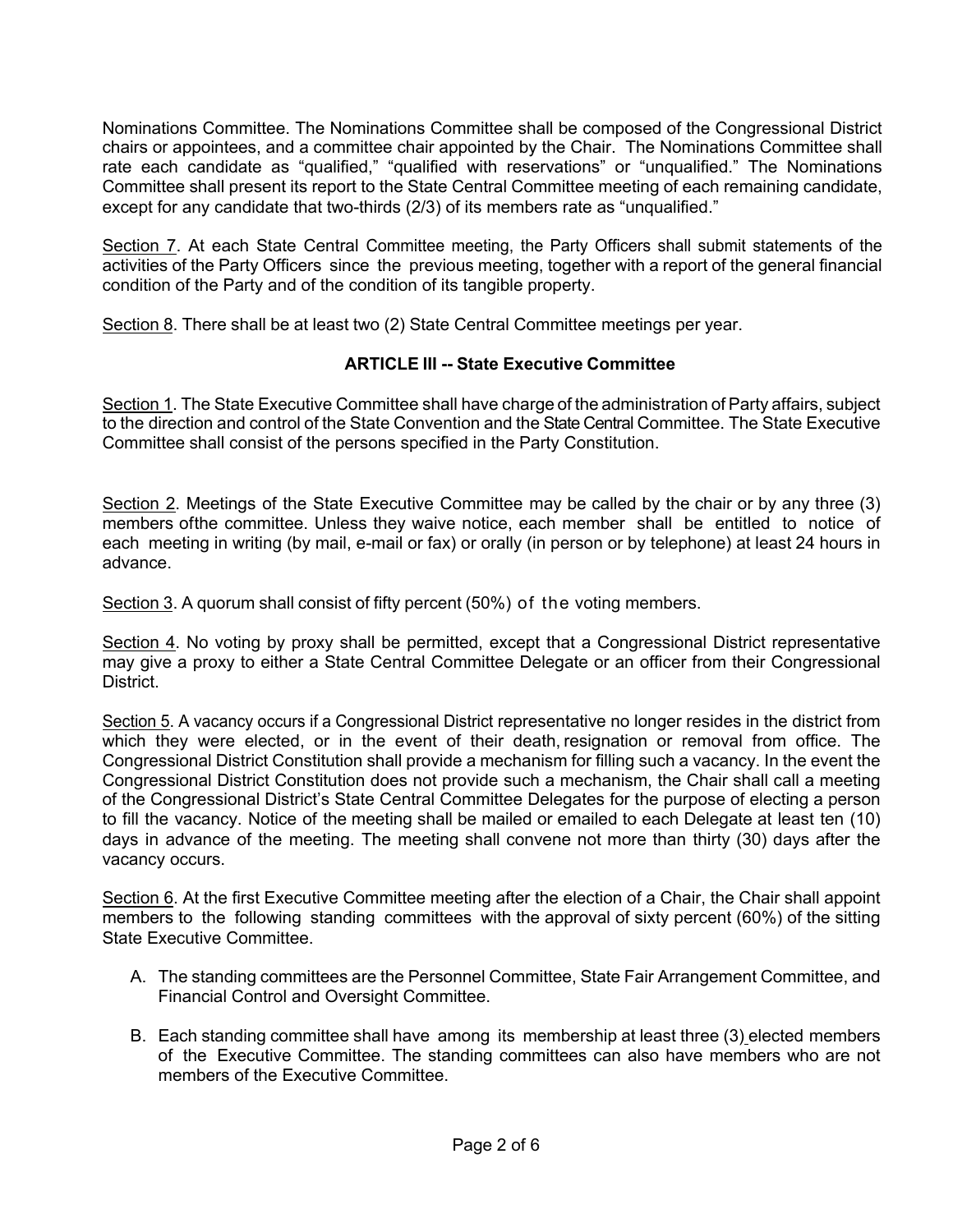- C. The Treasurer shall be a member of the Financial Control and Oversight Committee but is prohibited from being the chair of the committee. Each standing committee shall elect its own committee chair.
- D. The Financial Control and Oversight Committee shall meet at least quarterly to review the finances, contracts, expenses, assets, insurance, and obligations of the Party. The Committee shall prepare confidential reports of its findings for the any member of the State Executive Committee as requested.
- E. The Personnel Committee shall meet regularlyand work confidentially to evaluate and provide advice regarding Party personnel decisions, and employment policies. The Committee shall meet as requested by any Party Officer, the Executive Director, or the State Executive Committee. The Committee will review employment policies, department director evaluations, and perform annual performance reviews for the Party Officers. The Committee shall make recommendations to the Chair, the Executive Director, and/or the State Executive Committee. All final decisions shall be made by the proper authority.
- F. The State Fair Arrangements Committee shall meet regularly to prepare recommendations for the State Fair booth, merchandise sales, and State Fair related Party activities. These recommendations shall be submitted to the State Executive Committee each year allowing sufficient time to implement those recommendations before the State Fair begins.

Section 7. A Hennepin County Subcommittee of seven (7) members shall be established at the beginning of every odd number year by Congressional District Chairs whosedistricts are located in Hennepin County sending recommendations of Republicans to appoint from their respective districts to the Chair within forty-five (45) days after being requested by the Chair. After forty-five (45) days, the Chair shall appoint the seven (7) members to the Subcommittee. The Chair shall appoint one of the seven (7) members to be a temporary chair to organize the Subcommittee. At a subsequent meeting of the Subcommittee, the Subcommittee shall elect a permanent chair. The Subcommittee shall meet at least every three (3) months. The Subcommittee will be charged with searching for county candidates, assisting endorsed or recommended county candidates in an election, calling county endorsement conventions, and assigning recommended status of county candidates as allowed by the governing bodies when there is no endorsement requested.

Section 8. The Chair may create a committee to report to the State Executive Committee. To create a committee the Chair must present a proposal to the State Executive Committee defining the purpose, scope, membership, and the chair of said committee. The proposed committee must be approved by the State Executive committee by a majority vote. At any time during the term of the approved committee the Chair may remove and replace the Committee chair or a committee member. Once formed the committee can be disbanded by a majority vote of the State Executive Committee before its termination date.

Section 9. State Executive Committee members must abstain from voting on any item that may be financially beneficial to themselves, or their immediate family. The State Executive Committee shall set a written conflict of interest policy approved by and binding on all the State Executive Committee.

#### **ARTICLE IV -- Officers**

Section 1. The Party Officers shall consist of the persons enumerated in the Party Constitution.

Section 2. No person shall be a Congressional District Party Officer and a State Party Officer at the same time.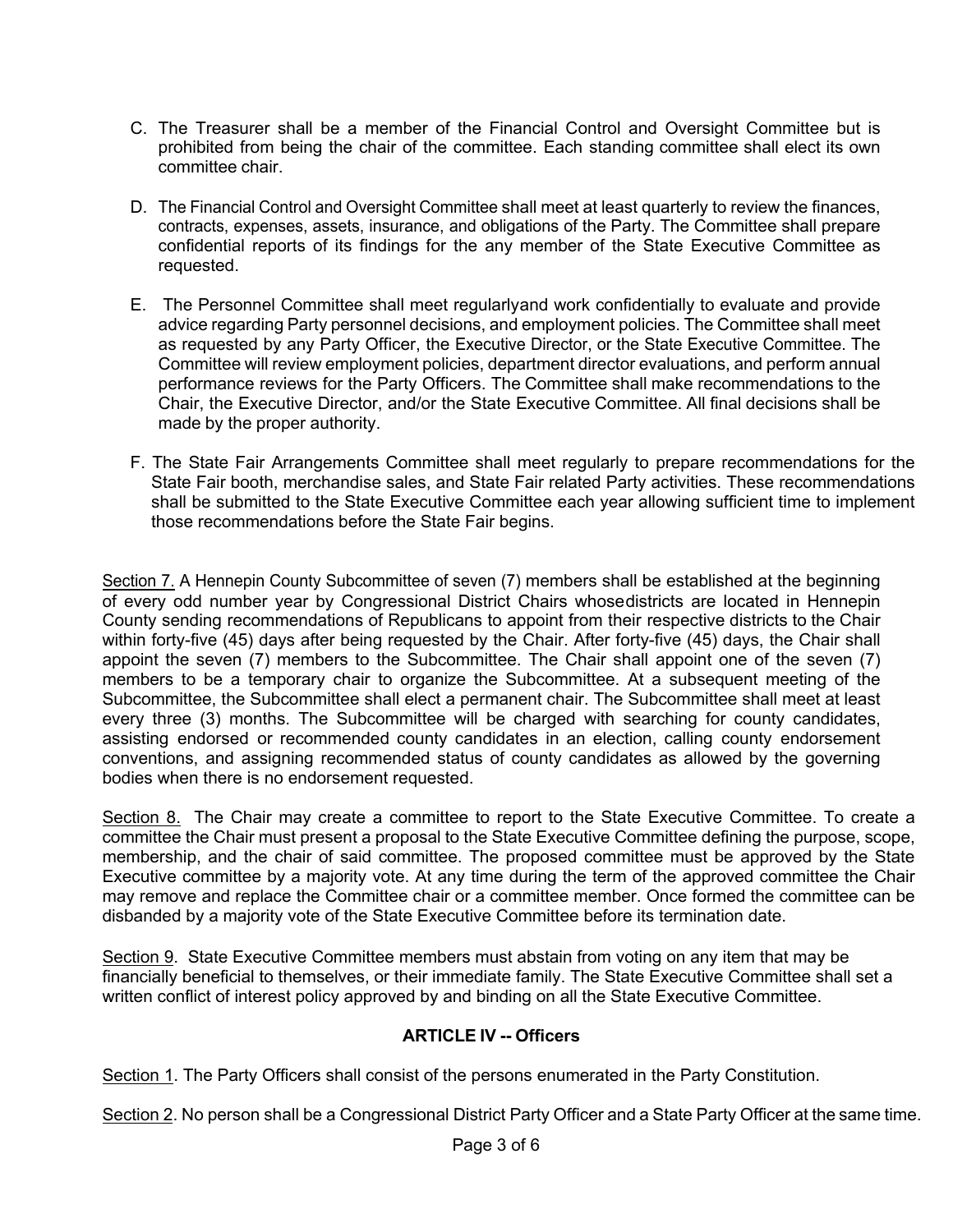Section 3. The Chair shall preside at all State Central Committee meetings, State Conventions and Executive Committee meetings. The Chair shall have general supervision and management over the affairs of the Party and over other officers and shall perform all such other duties as are incidental to the office.

Section 4. All contracts obligating the Party, including mortgages and other debt instruments, leases, and bonds, must be signed by both the Chair and the Treasurer, subject to the review and approval of the State Executive Committee, where applicable, as outlined below:

- A. Any contract that is likely to obligate the Party to an amount greater than \$5,000.00 during any calendar year (including multiple contracts with a single entity or person that in the aggregate could meet the \$5,000.00 annual threshold) and that does not fall within the applicable annual budget passed by the State Executive Committee must be approved in advance by a majority vote of the State Executive Committee.
- B. Any contract with a term longer than one year must be approved by a majority vote of the State Executive Committee.
- C. No Officer of the Party has the authority to guarantee a debt on behalf of the Party in any amount without the prior approval of a majority of the State Executive Committee.

Section 5. In the case of the Chair's absence or disability,and during the period of a temporary vacancy pending election of their successor, the Deputy Chair shall preside at all State Central Committee meetings and shall perform all other duties of the Chair. If in the Chair's absence or disability, there is no Deputy Chair to step in, the State Executive Committee shall appoint an acting Chair to govern until a permanent Chair is elected at the next State Central Committee meeting.

Section 6. The Secretary shall be responsible for preparing and publishing the minutes of the State Conventions, State Central Committee meetings and State Executive Committee meetings. All approved minutes will be retained as part of the books and records of the Party.

Section 7. The Treasurer shall be responsible for establishing and maintaining an adequate system of internal accounting and financial controls; overseeing the Party financial budget process; publishing and filing Party financial statements, supplemental schedules and financial reports to applicable regulatory agencies and timely presenting such Party financial information to the State Executive Committee (at least quarterly) and State Central Committee (semi-annually) for their examination and approval.

- A. The Treasurer shall annually submit to the Chair and State Executive Committee a written report of the internal financial controls in place for the upcoming year. That report must be approved each year by the Chair and a majority of the State Executive Committee.
- B. The Treasurer must provide access to Party financial records and/or supporting transaction documents to current State Executive Committee members and State Central Committee delegates who submit reasonable written requests for such access subject to applicable personnel privacy laws and other confidentiality restrictions.

Section 8. The Party Officers generally shall have the responsibility to organize, or cause to be organized, each precinct in the state, and to seek out qualified candidate and encourage them to seek public office. No Party Officer shall use their official position to promote pre-primary endorsement support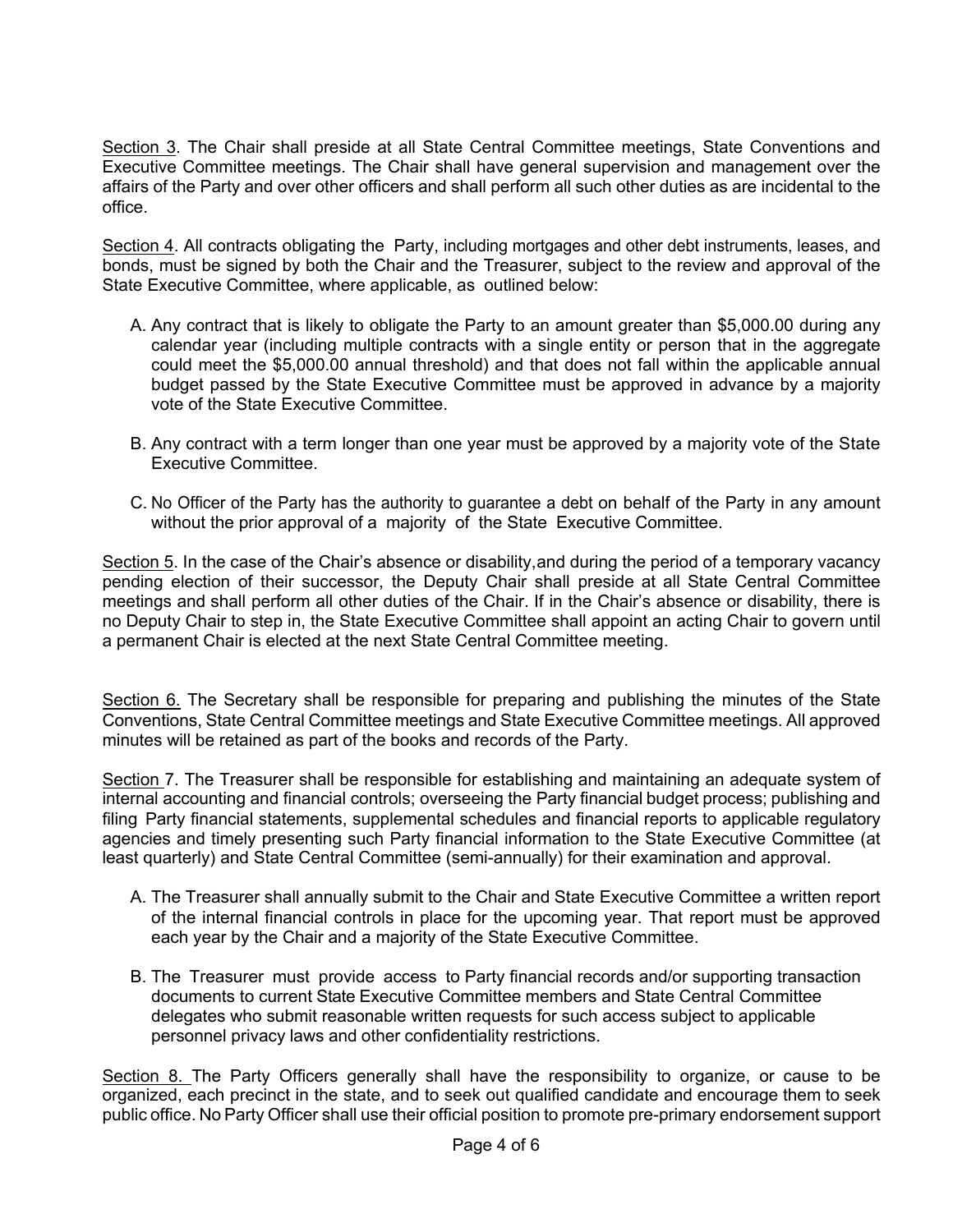or induce the candidacy of any individual by assuring Party support prior to any endorsement by the convention which is representative of the entire electorate for the office.

Section 9. The Chair, Deputy Chair, and Secretary terms shall be two (2) years. The term will run from January 1 of an odd-numbered year through December 31 of the following even-numbered year. The election for these positions will take place in December of even-numbered years.

#### **ARTICLE V -- Affiliates**

Section 1. Any group meeting the qualifications and in accordance with procedures set forth in the State Party Constitution shall be granted Affiliate status.

Section 2. A list of currently approved Affiliates shall be attached to these Bylaws of the Party as an addendum.

#### **ARTICLE VI -- National Delegates**

Section 1. National Delegates are elected in accordance with the State Party Constitution.

Section 2. No Delegate to the Republican National Convention shall be bound by Party rules (unless bound by the State Convention pursuant to the State Party Constitution) or by State law to cast their vote for a particular candidate on any ballot at the Republican National Convention.

## **ARTICLE VII – BPOU, CD, Judicial District**

The current constitution and Bylaws of each Congressional, BPOU and Judicial District shall be transmitted to the Party Secretary during June of each year for the record.

#### **ARTICLE VIII – Emergency Authority**

In the event of a declared Federal or State Emergency, all meetings and conventions for the Party and its local affiliates may be conducted via electronic means in which all participants can simultaneously hear each other and have the opportunity for recognition analogous to a regular in-person meeting. Any requirements for ballot votes may be waived, votes may be conducted via mail vote or other electronic means as determined by the meeting or convention. Other allowances for electronic meetings may be allowed elsewhere in Party documents. Any conflicting language shall defer to this rule.

#### **ARTICLE IX -- Amendments**

Amendments to these Bylaws shall be made in accordance with procedures set forth in the Party Constitution.

*Amended by the Republican Party of Minnesota State Central Committee –May 12, 2022*